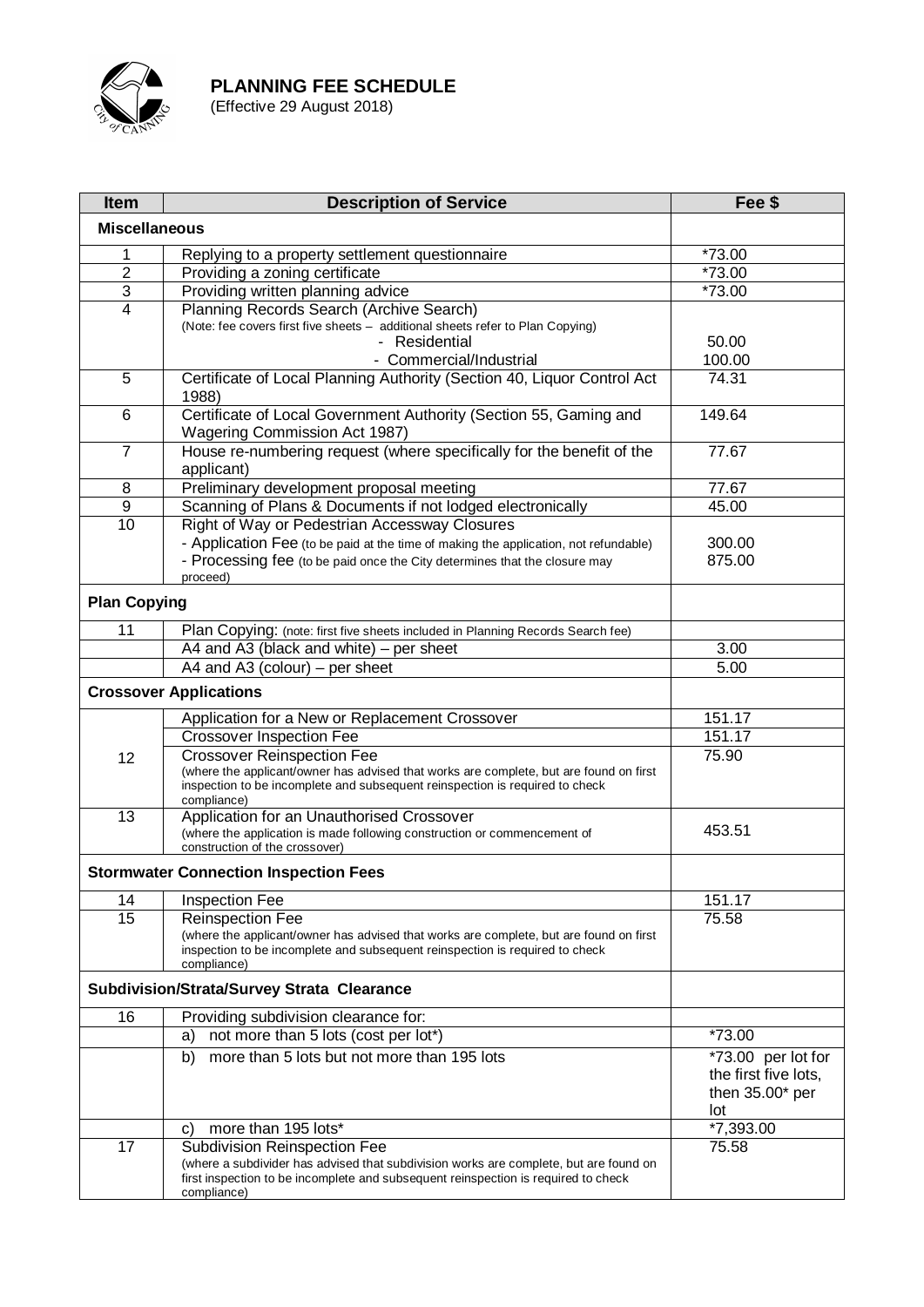| Item                                                                                                                                 | <b>Description of Service</b>                                                                                                                         | Fee \$                                    |  |
|--------------------------------------------------------------------------------------------------------------------------------------|-------------------------------------------------------------------------------------------------------------------------------------------------------|-------------------------------------------|--|
| Application for Certificate of Approval for a Strata Plan, Plan of re-<br><b>Subdivision or Consolidation (Built Strata Form 24)</b> |                                                                                                                                                       |                                           |  |
| 18                                                                                                                                   | up to an including 5 lots<br>a)                                                                                                                       | **656.00 plus 65.00<br>per lot            |  |
|                                                                                                                                      | b)<br>6 lots up to 100 lots                                                                                                                           | **981.00 plus 43.50                       |  |
|                                                                                                                                      |                                                                                                                                                       | per lot for every lot in                  |  |
|                                                                                                                                      |                                                                                                                                                       | excess of 5 lots                          |  |
|                                                                                                                                      | more than 100 lots<br>C)                                                                                                                              | **5,113.50 maximum<br>fee                 |  |
| <b>Town Planning Scheme Amendments</b>                                                                                               |                                                                                                                                                       |                                           |  |
| 19                                                                                                                                   | Applicable fee will be calculated in accordance with Part 7 Local                                                                                     |                                           |  |
|                                                                                                                                      | Government Planning Charges of the Planning and Development                                                                                           | *Quote                                    |  |
|                                                                                                                                      | Regulations 2009.                                                                                                                                     |                                           |  |
|                                                                                                                                      | Structure Plan, Activity Centre Plans and Local Development Plans - Adoption or Amendment                                                             |                                           |  |
| 20                                                                                                                                   | Applicable fee will be calculated in accordance with Part 7 Local<br>Government Planning Charges of the Planning and Development<br>Regulations 2009. | *Quote                                    |  |
|                                                                                                                                      | <b>Development Applications - Home Based Business</b>                                                                                                 |                                           |  |
|                                                                                                                                      | (Home Occupation, Home Business, Family Day Care and Industry - Cottage)                                                                              |                                           |  |
| 21                                                                                                                                   | Determining and initial application for approval of a home occupation                                                                                 |                                           |  |
|                                                                                                                                      | where the home occupation has not commenced                                                                                                           | *222.00                                   |  |
| 22                                                                                                                                   | Determining and initial application for approval of a home occupation<br>where the home occupation has commenced                                      | *666.00                                   |  |
|                                                                                                                                      | * The fee above plus, by way of penalty, twice that fee.                                                                                              |                                           |  |
| 23                                                                                                                                   | Determining an application for the renewal of an approval of a home                                                                                   |                                           |  |
|                                                                                                                                      | occupation where the application is made before the approval expires                                                                                  | *73.00                                    |  |
| 24                                                                                                                                   | Determining an application for the renewal of an approval of a home                                                                                   |                                           |  |
|                                                                                                                                      | occupation where the application is made after the approval expires                                                                                   | *219.00                                   |  |
|                                                                                                                                      | * The fee above plus, by way of penalty, twice that fee.                                                                                              |                                           |  |
|                                                                                                                                      | Development Applications - Other than an Extractive Industry                                                                                          |                                           |  |
| 25                                                                                                                                   | Determining a development application (other than for an extractive<br>industry) where the development has not commenced or been carried              |                                           |  |
|                                                                                                                                      | out and the estimated cost of the development is:                                                                                                     |                                           |  |
|                                                                                                                                      | not more than \$50,000<br>a)                                                                                                                          | *147.00                                   |  |
|                                                                                                                                      | more than \$50,000 but not more than \$500,000<br>b)                                                                                                  | *0.32% of estimated                       |  |
|                                                                                                                                      |                                                                                                                                                       | development cost                          |  |
|                                                                                                                                      | more than \$500,000 but not more than \$2.5 million<br>$\mathsf{c}$                                                                                   | *1,700.00 + 0.257%                        |  |
|                                                                                                                                      |                                                                                                                                                       | for every \$1 in excess<br>of \$500,000   |  |
|                                                                                                                                      | more than \$2.5 million but not more than \$5 million<br>d)                                                                                           | $*7,161.00 + 0.206\%$                     |  |
|                                                                                                                                      |                                                                                                                                                       | for every \$1 in excess                   |  |
|                                                                                                                                      |                                                                                                                                                       | of \$2.5 million                          |  |
|                                                                                                                                      | more than \$5 million but not more than \$21.5 million<br>e)                                                                                          | $*12,633.00 + 0.123%$                     |  |
|                                                                                                                                      |                                                                                                                                                       | for every \$1 in excess<br>of \$5 million |  |
|                                                                                                                                      | more than \$21.5 million<br>f)                                                                                                                        | *34,196.00                                |  |
| 26                                                                                                                                   | Determining a development application (other than for an extractive                                                                                   | * The fees above plus,                    |  |
|                                                                                                                                      | industry) where the development has commenced or been carried out                                                                                     | by way of penalty,                        |  |
|                                                                                                                                      | <b>Development Applications - Extractive Industry</b>                                                                                                 | twice that fee.                           |  |
|                                                                                                                                      |                                                                                                                                                       |                                           |  |
| 27                                                                                                                                   | Determining a development application for an extractive industry where<br>the development has not commenced or been carried out                       | *739.00                                   |  |
| 28                                                                                                                                   | Determining a development application for an extractive industry where                                                                                | $*2,217.00$                               |  |
|                                                                                                                                      | the development has commenced or been carried out                                                                                                     |                                           |  |
|                                                                                                                                      | *The fee above plus, by way of penalty, twice that fee                                                                                                |                                           |  |
| Standard Surcharge                                                                                                                   |                                                                                                                                                       | $\overline{2}$                            |  |

Standard Surcharge • All payments made by Visa/MasterCard credit card will incur a surcharge of 0.60% and Visa/MasterCard debit card will incur a surcharge of 0.40% at the time of payment. Payments made at Australia Post

All payments made at Australia Post over the counter will incur a transaction processing fee of \$2.27 inc GST •<br>All payments made via Australia Post internet or phone service will incur a transaction processing fee of \$0.5

<sup>•</sup> All payments made by credit card with Australia Post will incur a further surcharge of 0.66%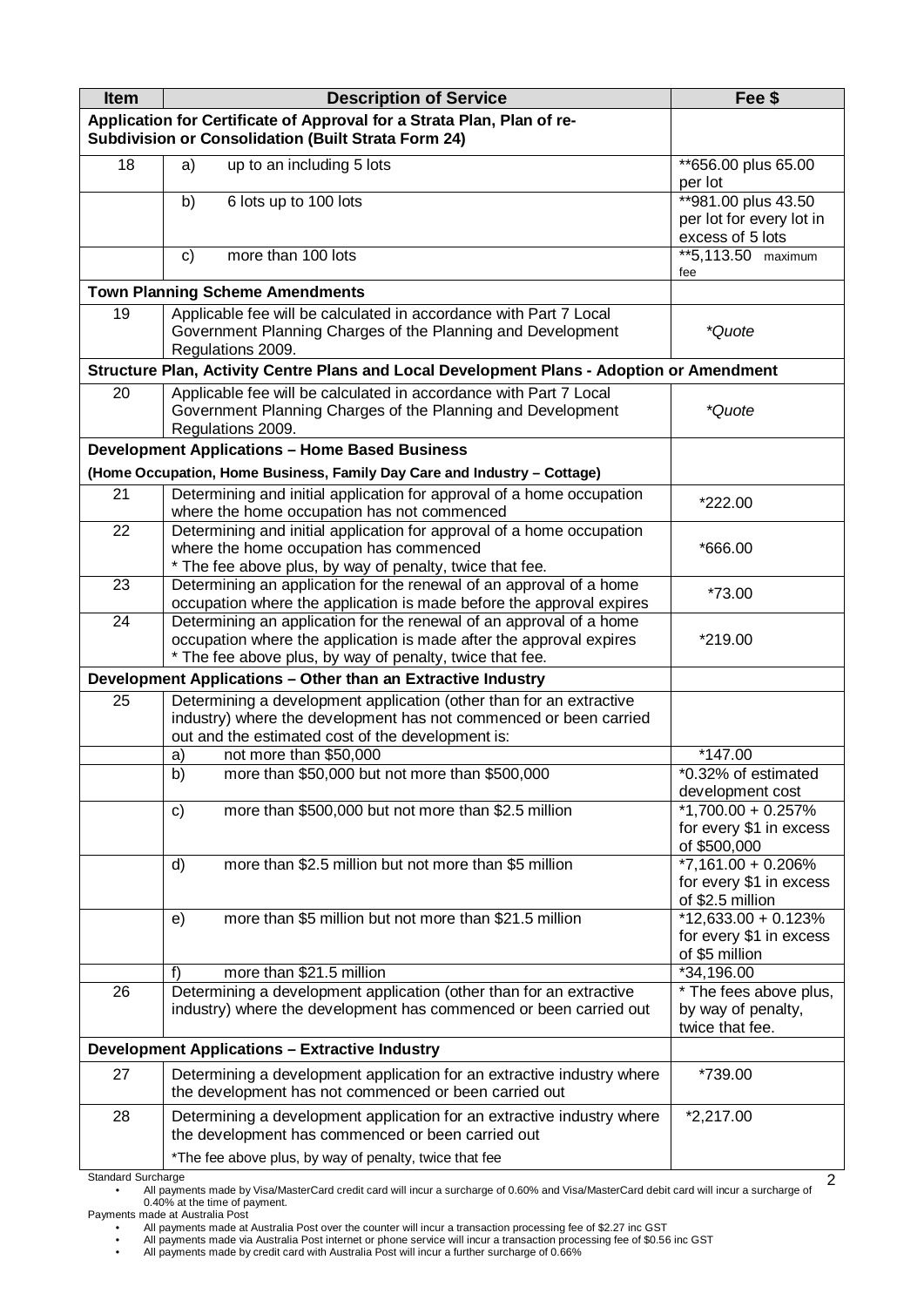| Item                                                                                                                                                                                                                                                                                     | <b>Description of Service</b>                                                                                                                                                                                                                                                                                                                                                                               | Fee \$                                              |
|------------------------------------------------------------------------------------------------------------------------------------------------------------------------------------------------------------------------------------------------------------------------------------------|-------------------------------------------------------------------------------------------------------------------------------------------------------------------------------------------------------------------------------------------------------------------------------------------------------------------------------------------------------------------------------------------------------------|-----------------------------------------------------|
| Development Applications - Change of Use or Non-Conforming Use                                                                                                                                                                                                                           |                                                                                                                                                                                                                                                                                                                                                                                                             |                                                     |
| 29                                                                                                                                                                                                                                                                                       | Determination of an application for a change of use or for an alteration<br>or extension or change of a non-conforming use where development is<br>not occurring, where the change or the alteration, extension or change<br>has not commenced or been carried out                                                                                                                                          | *295.00                                             |
| 30                                                                                                                                                                                                                                                                                       | Determination of an application for a change of use or for an alteration<br>or extension or change of a non-conforming use where development is<br>not occurring, where the change or the alteration, extension or change<br>has commenced or been carried out<br>* The fee above plus, by way of penalty, twice that fee.                                                                                  | *885.00                                             |
| Development Applications - Amending or Cancelling Development Approval                                                                                                                                                                                                                   |                                                                                                                                                                                                                                                                                                                                                                                                             |                                                     |
| 31                                                                                                                                                                                                                                                                                       | Determining an application to amend or cancel development approval.<br>10% of the original calculated development application fee,<br>up to a maximum \$295.00                                                                                                                                                                                                                                              | 147.00<br>(minimum fee)<br>*295.00<br>(maximum fee) |
| <b>Development Assessment Panels</b><br>Applications that are subject to determination by a Development Assessment<br>Panel (DAP) are subject to an additional fee as set out in the Planning and<br>Development (Development Assessment Panels) Regulations 2011, as detailed<br>below: |                                                                                                                                                                                                                                                                                                                                                                                                             |                                                     |
| 1                                                                                                                                                                                                                                                                                        | A DAP application where the estimated cost of development is:<br>not less than \$2 million and less than \$7 million<br>a)<br>Note within this estimated cost range, an applicant may choose<br>whether to use the DAP process or not. If an applicant chooses<br>not to use the DAP process, then the application will be<br>determined by the relevant local government and/or the WAPC if<br>applicable. | *5,603.00                                           |
|                                                                                                                                                                                                                                                                                          | not less than \$7 million and less than \$10 million<br>b)                                                                                                                                                                                                                                                                                                                                                  | $*8,650.00$                                         |
|                                                                                                                                                                                                                                                                                          | not less than \$10 million and less than \$12.5 million<br>c)                                                                                                                                                                                                                                                                                                                                               | $*9,411.00$                                         |
|                                                                                                                                                                                                                                                                                          | not less than \$12.5 million and less than \$15 million<br>d)                                                                                                                                                                                                                                                                                                                                               | *9,680.00                                           |
|                                                                                                                                                                                                                                                                                          | not less than \$15 million and less than \$17.5 million<br>e)                                                                                                                                                                                                                                                                                                                                               | $*9,948.00$                                         |
|                                                                                                                                                                                                                                                                                          | not less than \$17.5 million and less than \$20 million<br>f)                                                                                                                                                                                                                                                                                                                                               | $*10,218.00$                                        |
|                                                                                                                                                                                                                                                                                          | \$20 million or more<br>g)                                                                                                                                                                                                                                                                                                                                                                                  | *10,486.00                                          |
| $\overline{2}$                                                                                                                                                                                                                                                                           | An application under regulation 17 (Amended Plans or Cancellation<br>Form)                                                                                                                                                                                                                                                                                                                                  | $*241.00$                                           |

## **Costs and Expenses Notes**

- **1. Where an asterisk symbol (\*) appears in the above Schedule, it should be noted that:**
	- **a) the City applies the maximum prescribed fees for local government planning services, in accordance with Part 7 Local Government Planning Charges of the Planning and Development Regulations 2009. Pending any subsequent amendments to the maximum prescribed fees for local government planning services the City will update its schedule of fees accordingly.**
	- **b) Fees and charges for the services listed in the above Schedule are payable by the applicant at the time of the lodgement of an application.**
	- **c) The following costs and expenses, if incurred by the City in providing a service listed in the above Schedule are payable by the applicant in addition to the fee for the provision of the service:**
		- **(i) advertising the application and advertising matters related to the application;**
		- **(ii) specific assessment, such as an environmental assessment, required in relation to the application;**
		- **(iii) consultation procedures required in relation to the application;**
		- **(iv) technical resources and equipment, such as computer modelling, required in relation to the application;**
		- **(v) specialist advice, such as advice in relation to heritage matters, required in relation to the application.**
	- **d) Payment of the abovementioned additional costs and expense by the applicant, may be requested by the City either:**
		- **(i) at the time of the lodgement of an application, based on an estimates of costs and expenses by the City; or**
		- **(ii) prior to the determination of the application, after they actual costs and expenses are incurred by the City.**

Standard Surcharge

• All payments made by Visa/MasterCard credit card will incur a surcharge of 0.60% and Visa/MasterCard debit card will incur a surcharge of 0.40% at the time of payment. 3

Payments made at Australia Post

- All payments made at Australia Post over the counter will incur a transaction processing fee of \$2.27 inc GST
- All payments made via Australia Post internet or phone service will incur a transaction processing fee of \$0.56 inc GST
- All payments made by credit card with Australia Post will incur a further surcharge of 0.66%